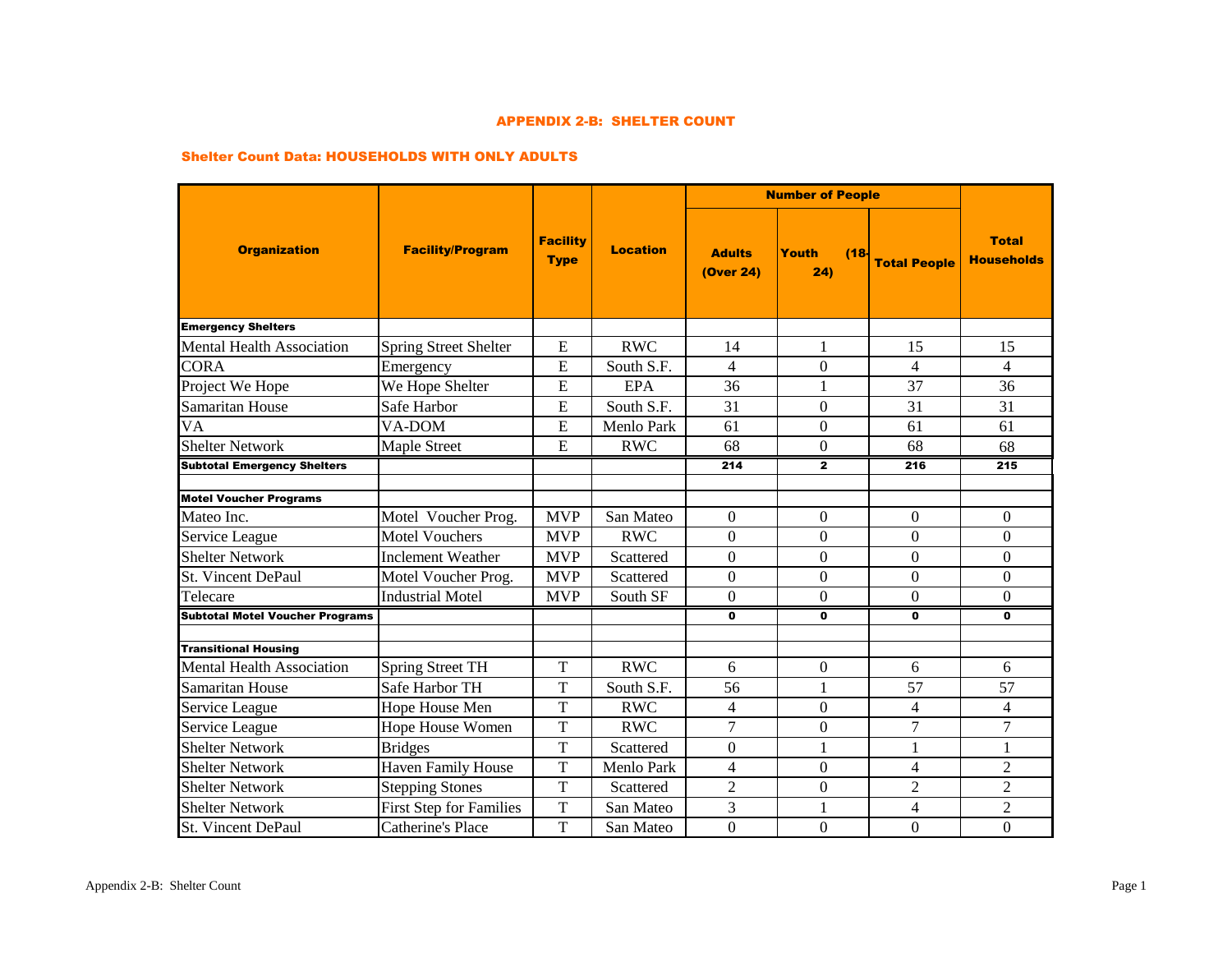#### Shelter Count Data: HOUSEHOLDS WITH ONLY ADULTS

|                                      |                         |                                |                 | <b>Number of People</b>           |                      |                     |                                   |
|--------------------------------------|-------------------------|--------------------------------|-----------------|-----------------------------------|----------------------|---------------------|-----------------------------------|
| <b>Organization</b>                  | <b>Facility/Program</b> | <b>Facility</b><br><b>Type</b> | <b>Location</b> | <b>Adults</b><br><b>(Over 24)</b> | Youth<br>(18)<br>24) | <b>Total People</b> | <b>Total</b><br><b>Households</b> |
| VA                                   | VA-CWT                  | T                              | Menlo Park      | 10                                | $\Omega$             | 10                  | 10                                |
| <b>Star Vista</b>                    | Daybreak                | $\mathbf T$                    | <b>RWC</b>      | $\Omega$                          | 6                    | 6                   | 6                                 |
| <b>Subtotal Transitional Housing</b> |                         |                                |                 | 92                                | 9                    | 101                 | 97                                |
| <b>Institutions</b>                  |                         |                                |                 |                                   |                      |                     |                                   |
| Free at Last                         | <b>AOD</b> Treatment    | I                              | <b>EPA</b>      | 13                                | $\overline{2}$       | 15                  | 15                                |
| Service League                       | Hope House Women        | T                              | <b>RWC</b>      | 15                                |                      | 16                  | 16                                |
| <b>Horizon Services</b>              | Palm Avenue Detox       | I                              | San Mateo       | 11                                | 1                    | 12                  | 12                                |
| Latino Commission                    | Brisbane AOD            | I                              | <b>Brishane</b> | 3                                 |                      | 4                   | $\overline{4}$                    |
| Latino Commission                    | <b>RWC AOD</b>          |                                | <b>RWC</b>      | $\Omega$                          | $\mathbf{0}$         | $\Omega$            | $\mathbf{0}$                      |
| Latino Commission                    | San Bruno 1 AOD         | T                              | San Bruno       | $\overline{2}$                    |                      | 3                   | 3                                 |
| Latino Commission                    | San Bruno 2 AOD         | T                              | San Bruno       | 4                                 | $\Omega$             | 4                   | $\overline{4}$                    |
| <b>Our Common Ground</b>             | <b>AOD</b> Treatment    |                                | <b>RWC</b>      | 13                                |                      | 14                  | 14                                |
| Project 90                           | <b>AOD</b> Treatment    | T                              | San Mateo       | 31                                | 4                    | 35                  | 35                                |
| <b>SMC Sheriff's Office</b>          | County Jail             | I                              | <b>RWC</b>      | 146                               | 19                   | 165                 | 165                               |
| San Mateo Medical Center             | <b>County Hospital</b>  | T                              | San Mateo       | 3                                 | $\Omega$             | 3                   | 3                                 |
| <b>Woman's Recovery Assn</b>         | <b>AOD</b> Treatment    |                                | San Mateo       | 8                                 | $\Omega$             | 8                   | 8                                 |
| <b>Subtotal Institutions</b>         |                         |                                |                 | 249                               | 30                   | 279                 | 279                               |
|                                      |                         |                                |                 |                                   |                      |                     |                                   |
| <b>TOTAL</b>                         |                         |                                |                 | 555                               | 41                   | 596                 | 591                               |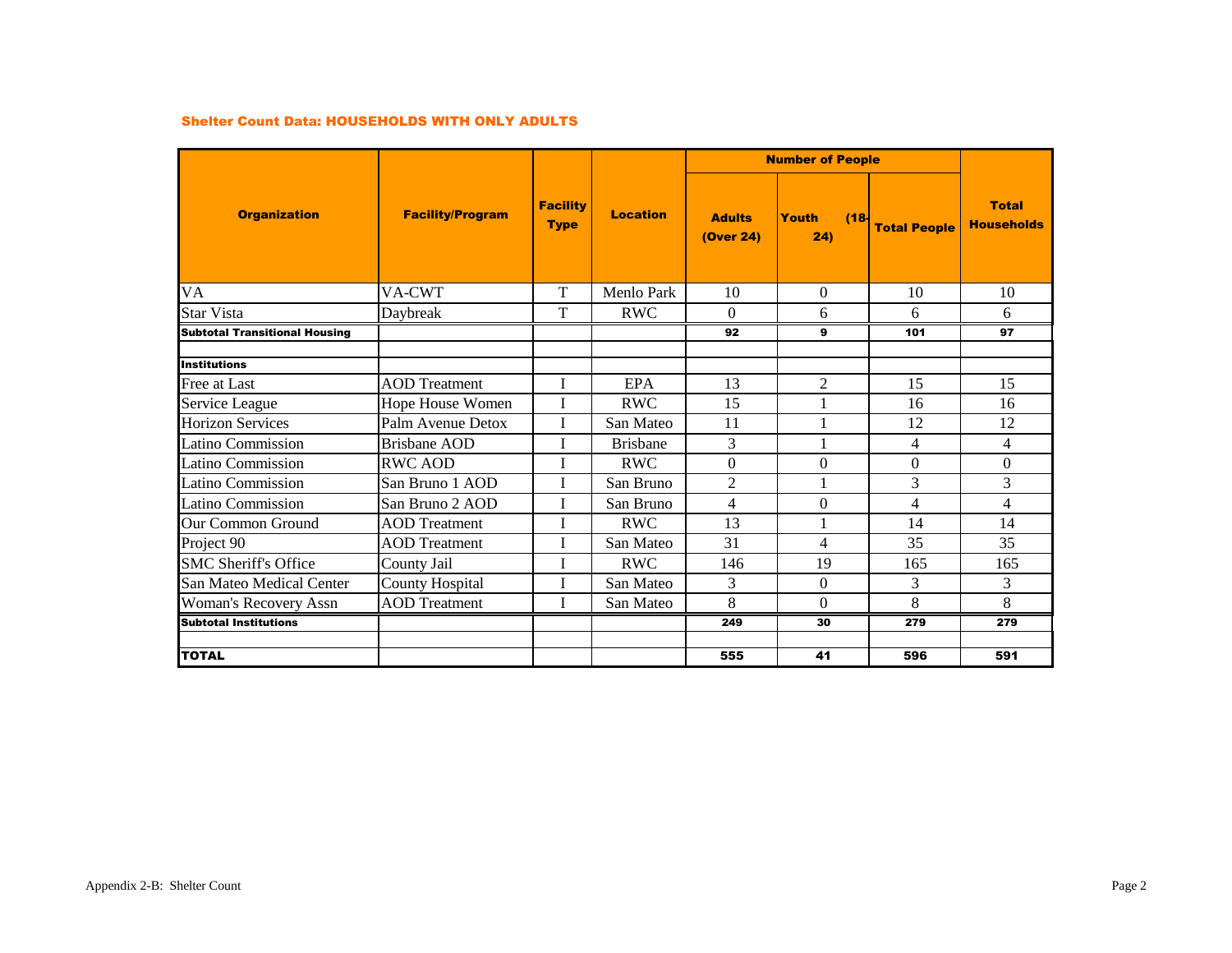## Shelter Count Data: HOUSEHOLDS WITH ONLY CHILDREN

|                                        | <b>Number of People</b>  |                                |                 |                                       |                                                               |                     |                                   |
|----------------------------------------|--------------------------|--------------------------------|-----------------|---------------------------------------|---------------------------------------------------------------|---------------------|-----------------------------------|
| <b>Organization</b>                    | <b>Facility</b>          | <b>Facility</b><br><b>Type</b> | <b>Location</b> | <b>One-Child</b><br><b>Households</b> | <b>Children in</b><br><b>Multi Child</b><br><b>Households</b> | <b>Total People</b> | <b>Total</b><br><b>Households</b> |
|                                        |                          |                                |                 |                                       |                                                               |                     |                                   |
| <b>Emergency Shelters</b>              |                          |                                |                 |                                       |                                                               |                     |                                   |
| <b>Star Vista</b>                      | Your House South         | E                              | <b>RWC</b>      | 6                                     | $\mathbf{0}$                                                  | 6                   | 6                                 |
| <b>Subtotal Emergency Shelters</b>     |                          |                                |                 | 6                                     | 0                                                             | 6                   | 6                                 |
|                                        |                          |                                |                 |                                       |                                                               |                     |                                   |
| <b>Motel Voucher Programs</b>          |                          |                                |                 |                                       |                                                               |                     |                                   |
| None                                   | None                     | <b>MVP</b>                     |                 | $\overline{0}$                        | $\overline{0}$                                                | $\overline{0}$      | $\overline{0}$                    |
| <b>Subtotal Motel Voucher Programs</b> |                          |                                |                 | 0                                     | $\mathbf 0$                                                   | $\mathbf{0}$        | $\mathbf 0$                       |
| <b>Transitional Housing</b>            |                          |                                |                 |                                       |                                                               |                     |                                   |
| <b>Shelter Network</b>                 | <b>Family Crossroads</b> | T                              | Daly City       |                                       | $\mathbf{0}$                                                  |                     |                                   |
| <b>Star Vista</b>                      | Day Break                | T                              | <b>RWC</b>      | $\overline{2}$                        | $\overline{0}$                                                | $\overline{2}$      | $\overline{2}$                    |
| <b>Subtotal Transitional Housing</b>   |                          |                                |                 | 3                                     | $\mathbf 0$                                                   | 3                   | 3                                 |
|                                        |                          |                                |                 |                                       |                                                               |                     |                                   |
| <b>Institutions</b>                    |                          |                                |                 |                                       |                                                               |                     |                                   |
| None                                   | None                     | I                              |                 | $\overline{0}$                        | $\mathbf{0}$                                                  | $\mathbf{0}$        | $\overline{0}$                    |
| Subtotal Institutions                  |                          |                                |                 | 0                                     | 0                                                             | $\mathbf{0}$        | $\mathbf 0$                       |
|                                        |                          |                                |                 |                                       |                                                               |                     |                                   |
| <b>TOTAL</b>                           |                          |                                |                 | 9                                     | $\mathbf 0$                                                   | 9                   | 9                                 |

Note: Child-Only Households is a new HUD-required category that captures unaccompanied children under age 18 (e.g. aka homeless youth) and includes both single homeless children and families consisting entirely of homeless children (e.g. a teen parent with a child)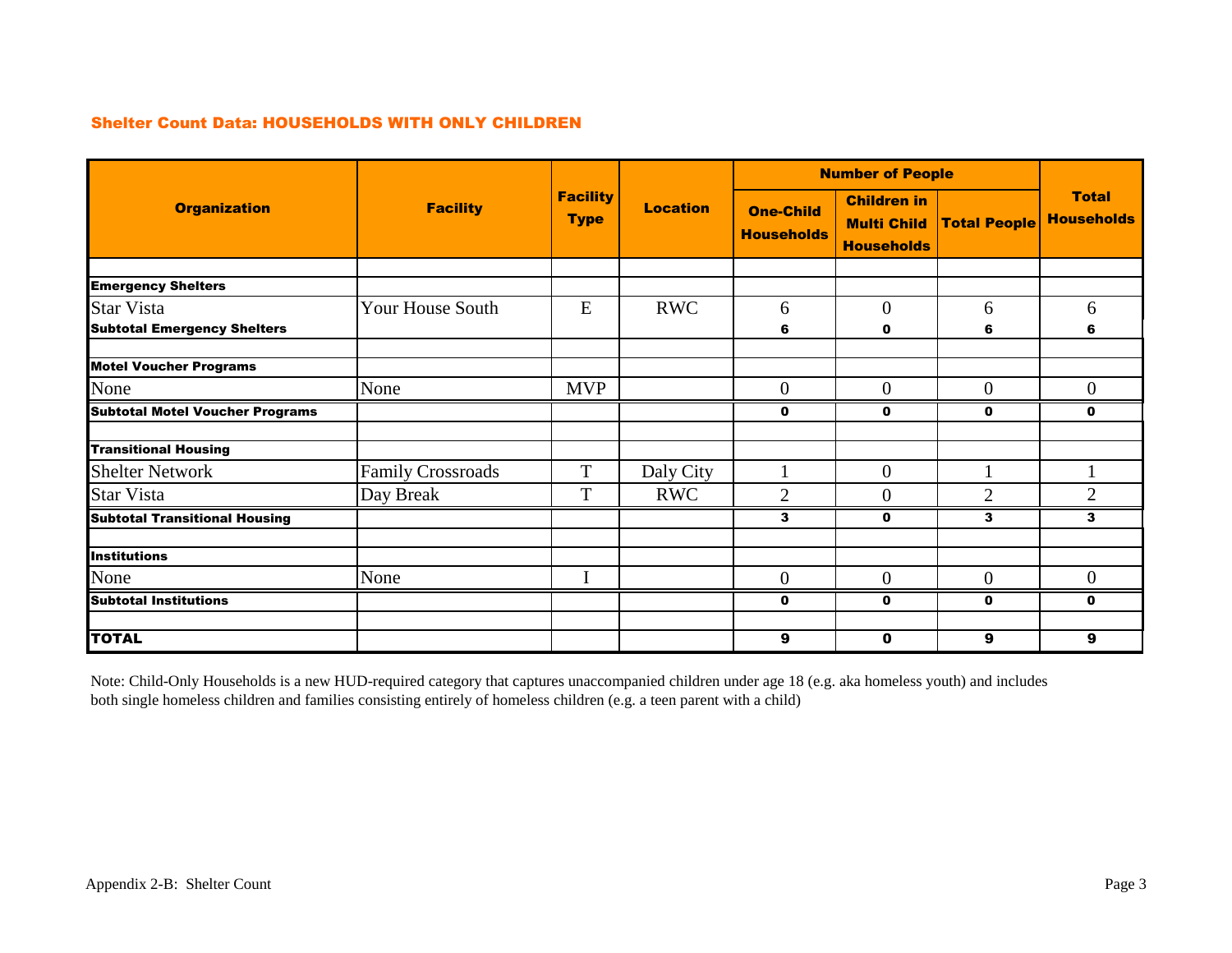#### Shelter Count Data: HOUSEHOLDS WITH ADULTS AND CHILDREN

|                                      |                                    |                          |                 |                            |                    | <b>Number of People*</b>             |                               |                                   |
|--------------------------------------|------------------------------------|--------------------------|-----------------|----------------------------|--------------------|--------------------------------------|-------------------------------|-----------------------------------|
| <b>Organization</b>                  | <b>Facility</b>                    | <b>Facilit</b><br>y Type | <b>Location</b> | <b>Adults</b><br>(Over 24) | Youth<br>$(18-24)$ | <b>Children</b><br><b>(Under 18)</b> | <b>Total</b><br><b>People</b> | <b>Total</b><br><b>Households</b> |
| <b>CORA</b>                          | <b>Emergency Shelter</b>           | ${\bf E}$                | Scattered       | 4                          | $\theta$           | 6                                    | 10                            | 4                                 |
| Hope and Home                        | <b>Rotating Shelter</b>            | E                        | Scattered       | 4                          |                    | 6                                    | 11                            | 3                                 |
| <b>Subtotal Emergency</b>            |                                    |                          |                 | 8                          | 1                  | 12                                   | 21                            | $\overline{7}$                    |
| San Mateo County                     | <b>CalWORKS Housing Assistance</b> | <b>MVP</b>               | Scattered       | 3                          | $\overline{2}$     | 6                                    | 11                            | 3                                 |
| <b>Shelter Network</b>               | <b>Motel Voucher Program</b>       | <b>MVP</b>               | Scattered       | 6                          | 4                  | 8                                    | 18                            | 8                                 |
| <b>Subtotal Motel Voucher</b>        |                                    |                          |                 | 9                          | 6                  | 14                                   | 29                            | 11                                |
| <b>CORA</b>                          | <b>Transitional Housing</b>        | T                        | Scattered       | 8                          | $\Omega$           | 15                                   | 23                            | 8                                 |
| <b>Shelter Network</b>               | <b>First Step for Families</b>     | T                        | San Mateo       | 40                         | 10                 | 70                                   | 120                           | 37                                |
| <b>Shelter Network</b>               | <b>Haven Family House</b>          | T                        | Menlo Park      | 24                         | 3                  | 40                                   | 67                            | 18                                |
| <b>Shelter Network</b>               | <b>Bridges</b>                     | T                        | Scattered       | 11                         | 3                  | 25                                   | 39                            | 11                                |
| <b>Shelter Network</b>               | <b>Redwod Family House</b>         | T                        | <b>RWC</b>      | 9                          | 4                  | 16                                   | 29                            | 9                                 |
| <b>Shelter Network</b>               | <b>Family Crossroads</b>           | T                        | Daly City       | 18                         | 6                  | 25                                   | 49                            | 14                                |
| <b>Subtotal Transitional Housing</b> |                                    |                          |                 | 110                        | 26                 | 191                                  | 327                           | 97                                |
| <b>Subtotal Institutions</b>         |                                    |                          |                 | $\mathbf 0$                | $\mathbf 0$        | $\mathbf 0$                          | $\mathbf 0$                   | $\mathbf 0$                       |
| <b>TOTAL</b>                         |                                    |                          |                 | 127                        | 33                 | 217                                  | 377                           | 115                               |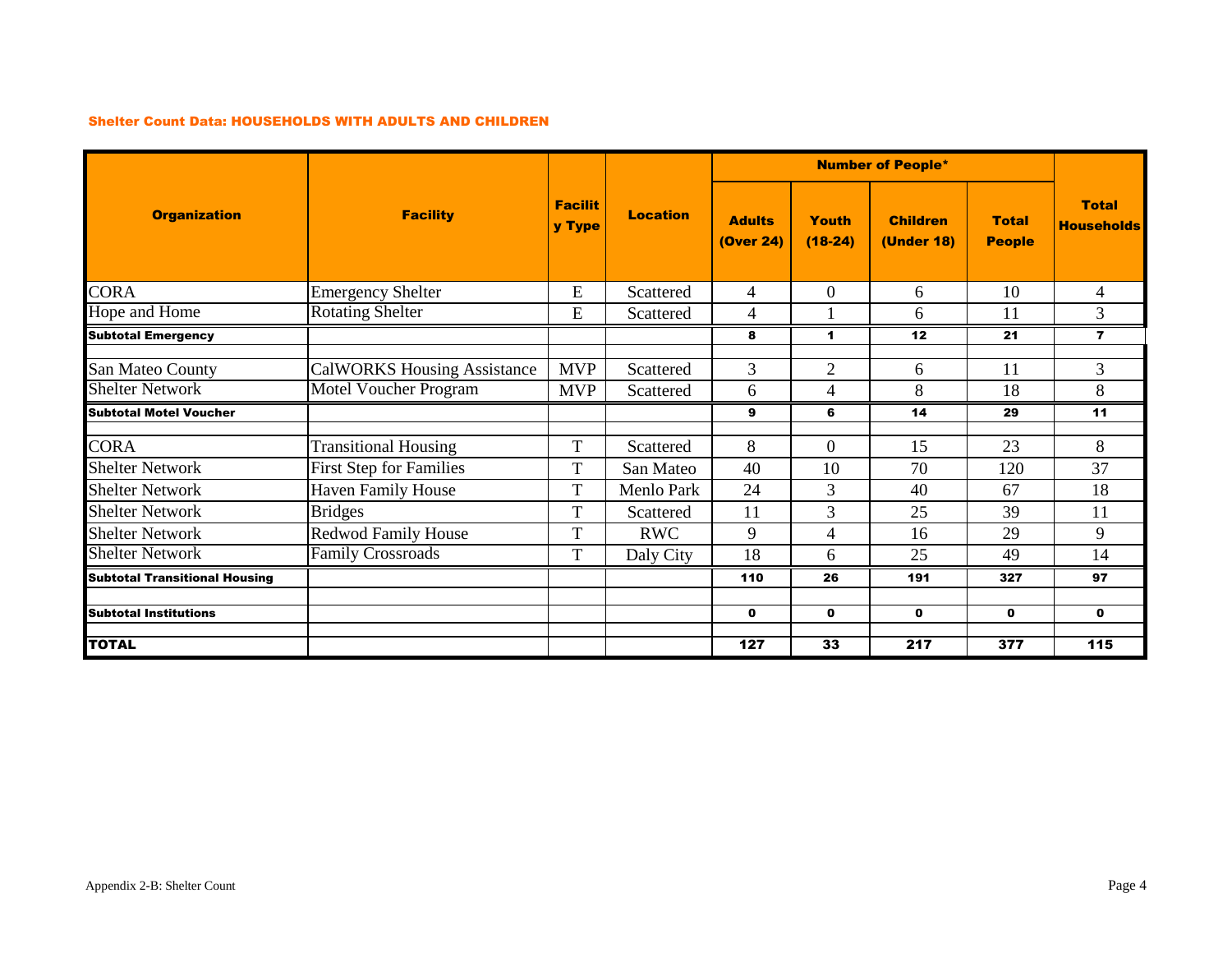#### Sheltered Count Data: TOTAL PEOPLE BY AGE GROUP

| <b>Type of Facility</b>     | <b>Adults</b> | Youth | <b>Children</b> | <b>Total People</b> |
|-----------------------------|---------------|-------|-----------------|---------------------|
| <b>Emergency Shelter</b>    | 222           |       |                 | 243                 |
| Motel Voucher Programs      |               |       | 14              | 29                  |
| <b>Transitional Housing</b> | 202           | 35    | 194             | 431                 |
| Institutions                | 249           | 30    |                 | 279                 |
| <b>TOTAL</b>                | 682           | 74    | 226             | 982                 |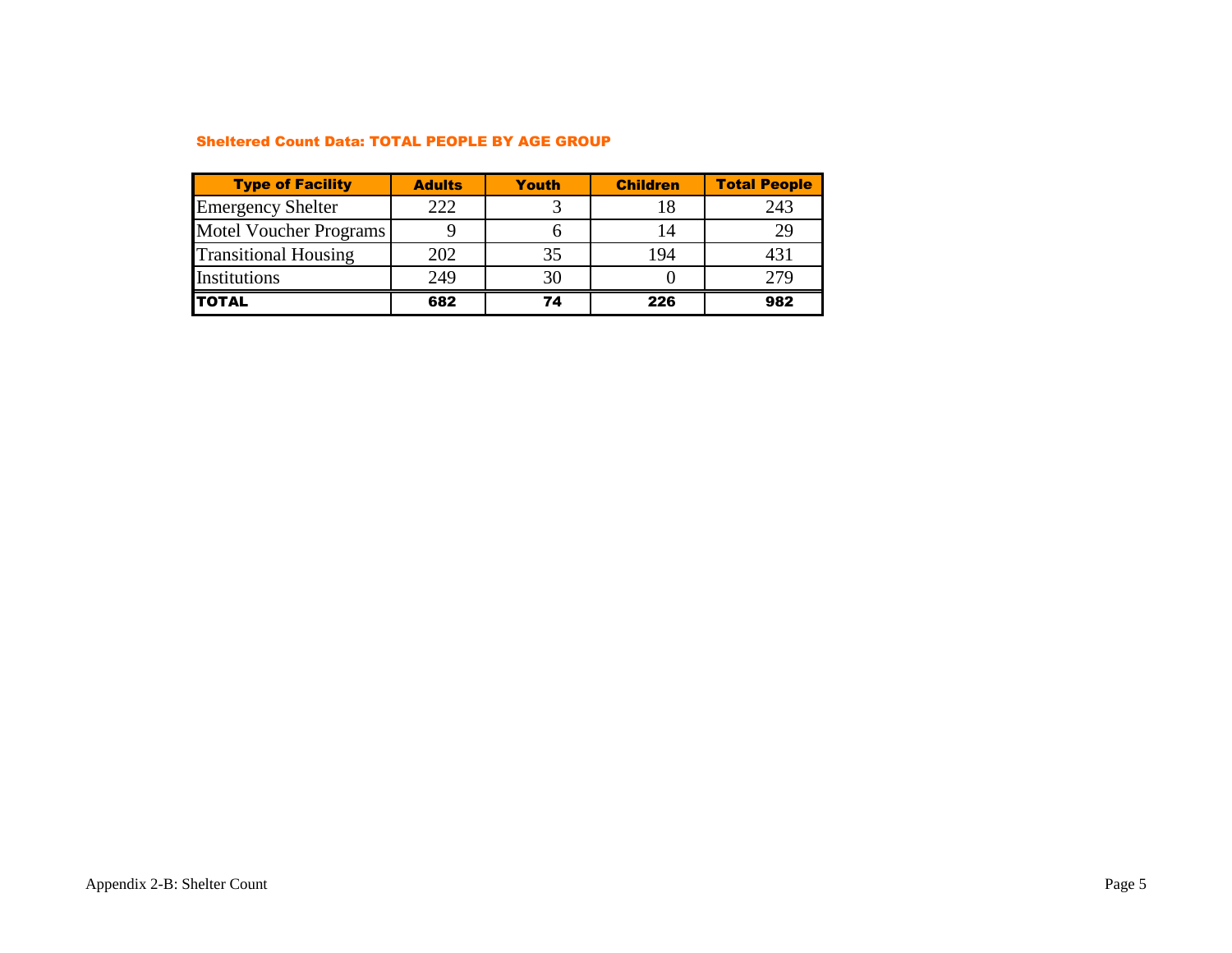# Shelter Count Data: TOTAL HOUSEHOLDS

| <b>Type of Facility</b>       | <b>Adults Only</b> | Only<br><b>Children</b> | <b>Adults and</b><br><b>Children</b> | <b>Total</b><br><b>Households</b> |
|-------------------------------|--------------------|-------------------------|--------------------------------------|-----------------------------------|
| <b>Emergency Shelter</b>      | 215                | 6                       |                                      | 228                               |
| <b>Motel Voucher Programs</b> |                    |                         | 11                                   | 11                                |
| <b>Transitional Housing</b>   | 97                 |                         | 97                                   | 197                               |
| Institutions                  | 279                |                         |                                      | 279                               |
| <b>TOTAL</b>                  | 591                | 9                       | 115                                  | 715                               |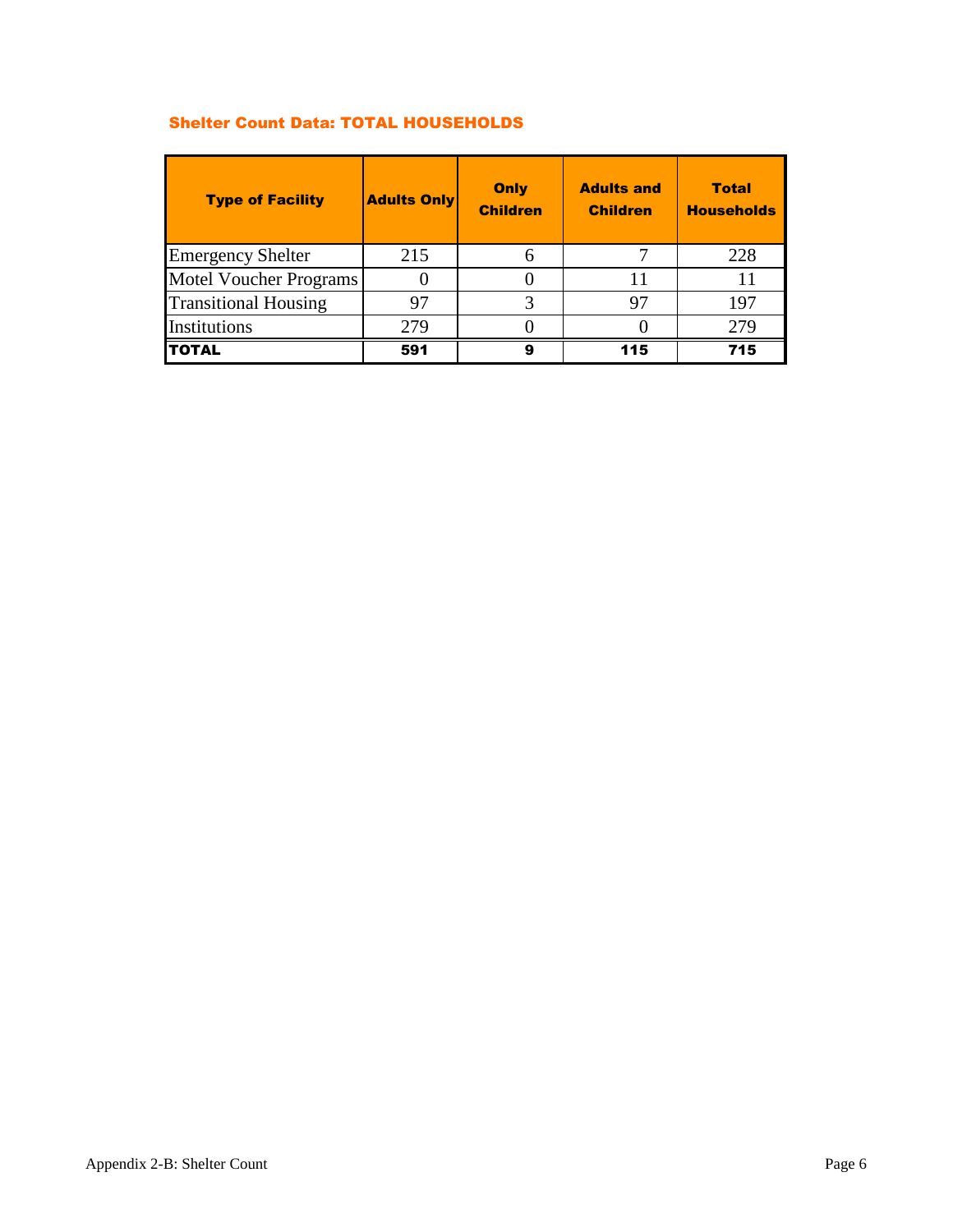### Shelter Count Data: TOTAL PEOPLE BY CITY

| <b>Organization</b>                    | <b>Facility/Program</b>         | <b>Facility</b><br><b>Type</b> | <b>Location</b> | <b>Adults</b>   | Youth                | <b>Chidren</b>       | <b>Total People</b> | <b>Percent</b> |
|----------------------------------------|---------------------------------|--------------------------------|-----------------|-----------------|----------------------|----------------------|---------------------|----------------|
| Latino Commission                      | <b>Brisbane AOD Treatment</b>   | I                              | <b>Brisbane</b> | 3               |                      | $\Omega$             | 4                   |                |
| <b>Subtotal Brisbane</b>               |                                 |                                |                 | 3               | $\blacktriangleleft$ | $\mathbf{0}$         | 4                   | 0.41%          |
| <b>Shelter Network</b>                 | <b>Family Crossroads</b>        | $\mathbf T$                    | Daly City       | 18              | 6                    | 26                   | 50                  |                |
| <b>Subtotal Daly City</b>              |                                 |                                |                 | 18              | 6                    | 26                   | 50                  | 5.07%          |
|                                        |                                 |                                |                 |                 |                      |                      |                     |                |
| Free at Last                           | <b>AOD</b> Treatment            | I<br>${\bf E}$                 | <b>EPA</b>      | 13              | $\overline{2}$       | $\theta$<br>$\Omega$ | 15<br>37            |                |
| Project We Hope<br><b>Subtotal EPA</b> | We Hope Shelter                 |                                | EPA             | 36              | 1                    |                      |                     |                |
|                                        |                                 |                                |                 | 49              | 3                    | $\mathbf 0$          | 52                  | 5.27%          |
| <b>VA</b>                              | VA DOM                          |                                | Menlo Park      | 61              | $\overline{0}$       | $\mathbf{0}$         | 61                  |                |
| $\overline{VA}$                        | VA CWT                          |                                | Menlo Park      | $\overline{10}$ | $\overline{0}$       | $\overline{0}$       | 10                  |                |
| <b>Shelter Network</b>                 | Haven Family House (2)          | T                              | Menlo Park      | $\overline{28}$ | 3                    | 40                   | $\overline{71}$     |                |
| Subtotal Menio Park                    |                                 |                                |                 | 99              | 3                    | 40                   | 142                 | 14.39%         |
|                                        |                                 |                                |                 |                 |                      |                      |                     |                |
| Our Common Ground                      | <b>AOD</b> Treatment            | I                              | <b>RWC</b>      | 13              | $\mathbf{1}$         | $\theta$             | 14                  |                |
| Latino Commission                      | <b>RWC AOD Treatment</b>        | $\mathbf I$                    | <b>RWC</b>      | $\overline{0}$  | $\overline{0}$       | $\Omega$             | $\overline{0}$      |                |
| <b>Mental Health Association</b>       | Spring St. Emergency Shelter    | E                              | <b>RWC</b>      | 14              |                      | $\overline{0}$       | 15                  |                |
| <b>Mental Health Association</b>       | Spring St. Transitional Housing | T                              | <b>RWC</b>      | 6               | $\overline{0}$       | $\overline{0}$       | 6                   |                |
| San Mateo County Sherriff              | County Jail                     | $\mathbf I$                    | <b>RWC</b>      | 146             | 19                   | $\overline{0}$       | 165                 |                |
| Service League of SMC                  | <b>Motel Vouchers</b>           | <b>MVP</b>                     | <b>RWC</b>      | $\Omega$        | $\Omega$             | $\Omega$             | $\overline{0}$      |                |
| Service League of SMC                  | Hope House for Men              | $\mathbf T$                    | <b>RWC</b>      | $\overline{4}$  | $\overline{0}$       | $\Omega$             | $\overline{4}$      |                |
| Service League of SMC                  | Hope House for Women            | $\mathbf T$                    | <b>RWC</b>      | $\overline{7}$  | $\overline{0}$       | $\overline{0}$       | $\overline{7}$      |                |
| Service League of SMC                  | Hope House for Women            | $\mathbf I$                    | <b>RWC</b>      | 15              |                      | $\mathbf{0}$         | 16                  |                |
| <b>Shelter Network</b>                 | <b>Maple Street</b>             | E                              | <b>RWC</b>      | $\overline{68}$ | $\overline{0}$       | $\overline{0}$       | 68                  |                |
| <b>Shelter Network</b>                 | Redwood Family House            | $\mathbf T$                    | <b>RWC</b>      | 9               | $\overline{4}$       | 16                   | 29                  |                |
| <b>Star Vista</b>                      | Your House South                | E                              | <b>RWC</b>      | $\overline{0}$  | $\overline{0}$       | 6                    | 6                   |                |
| <b>Start Vista</b>                     | Daybreak (2)                    | T                              | <b>RWC</b>      | $\overline{0}$  | 6                    | $\overline{2}$       | 8                   |                |
| <b>Subtotal Redwood City</b>           |                                 |                                |                 | 282             | 32                   | 24                   | 338                 | 34.25%         |
| Latino Commission                      | San Bruno AOD 1                 | $\mathbf I$                    | San Bruno       | $\overline{2}$  | $\mathbf{1}$         | $\theta$             | 3                   |                |
| Latino Commission                      | San Bruno AOD 2                 | I                              | San Bruno       | $\overline{4}$  | $\overline{0}$       | $\mathbf{0}$         | $\overline{4}$      |                |
| <b>Subtotal San Bruno</b>              |                                 |                                |                 | 6               | 1                    | $\mathbf 0$          | $\overline{7}$      | 0.71%          |
| Horizon Services Inc.                  | Palm Avenue Detox               | $\mathbf{I}$                   | San Mateo       | 11              | $\mathbf{1}$         | $\theta$             | 12                  |                |
| Mateo Inc.                             | Motel Voucher Program           | <b>MVP</b>                     | San Mateo       | $\Omega$        | $\Omega$             | $\Omega$             | $\Omega$            |                |
| Project 90                             | <b>AOD</b> Treatment            | I                              | San Mateo       | 31              | $\overline{4}$       | $\overline{0}$       | 35                  |                |
| San Mateo Medical Center               | <b>County Hospital</b>          | I                              | San Mateo       | $\overline{3}$  | $\boldsymbol{0}$     | $\Omega$             | 3                   |                |
| <b>Shelter Network</b>                 | <b>First Step for Families</b>  | T                              | San Mateo       | 43              | 11                   | 70                   | 124                 |                |
| Appendix 2-B: Shelter Count            |                                 |                                |                 |                 |                      |                      |                     | Page 7         |